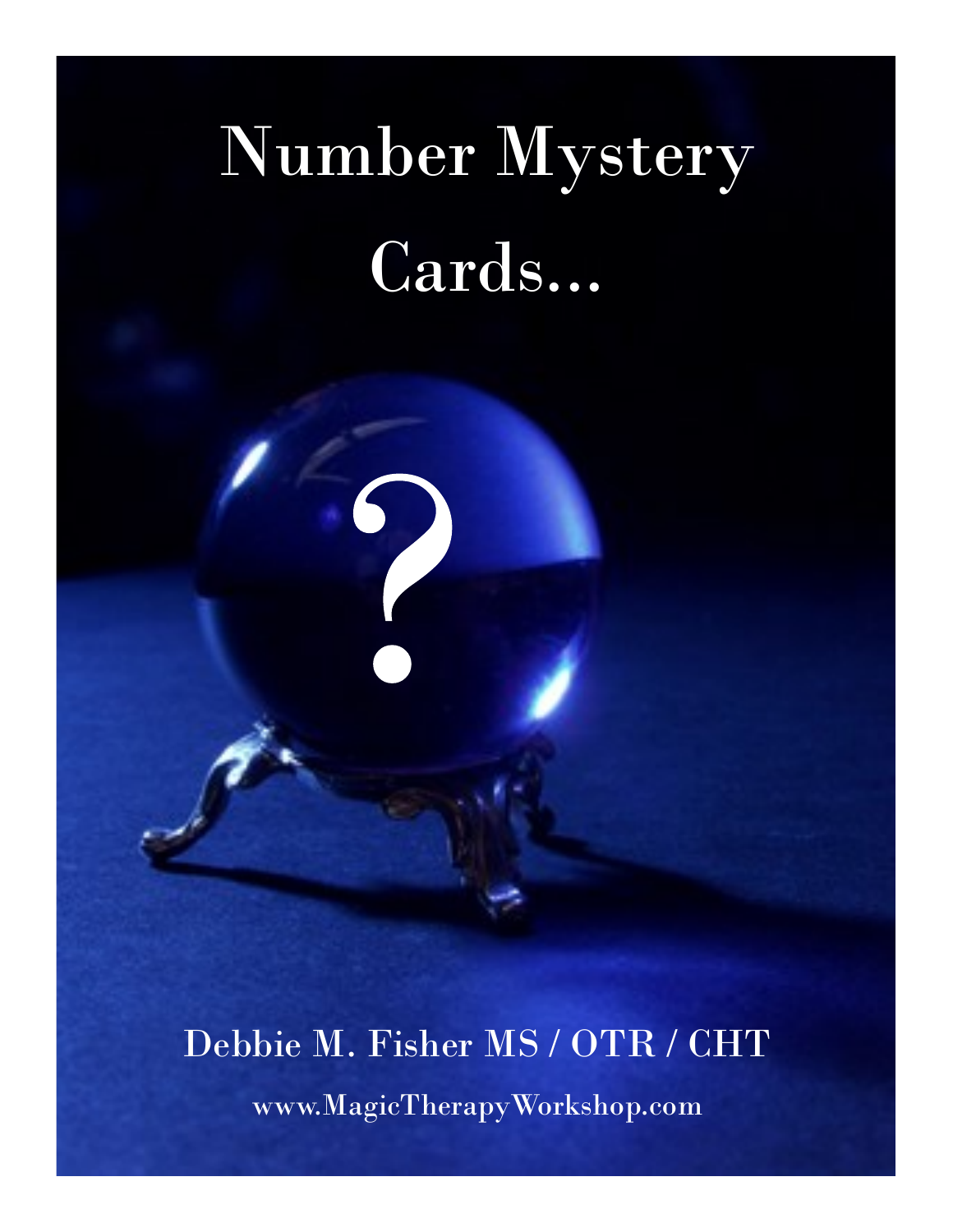## Number Mystery Cards



**PRESENTATION:** Ask your volunteer to think of any number from 1 to 63. Make sure the volunteer knows they have a completely free choice of any number. Show the volunteer the cards one at a time and have them tell you which cards contain their "thought of" number. As you do this separate the cards into two piles, one pile that contains their number and one pile that does not.

Casually look at the numbers at the **TOP LEFT CORNER** of each of the cards which contain the volunteer's thought of number. It may be one card or all six, but is usually just two or three. Quickly add these numbers up in your head. **The sum of these numbers will be the volunteers thought of number**!

**Math Tip:** When adding up the numbers in the top left corner, it is easier to start with the larger numbers first then add the smaller numbers.

**EXAMPLE:** The spectator is thinking of a number and they indicate that their thought of number appears on three of the cards. The numbers at the upper left hand corner of these three cards are 1, 2, and 32. Start with the 32, then add the 2, and finally the 1. In this example, the thought of number is 35!

To end the trick, have the volunteer concentrate on this thought of number. 'Pretend' to receive some mental thoughts and reveal the number they are thinking of! Have Fun!